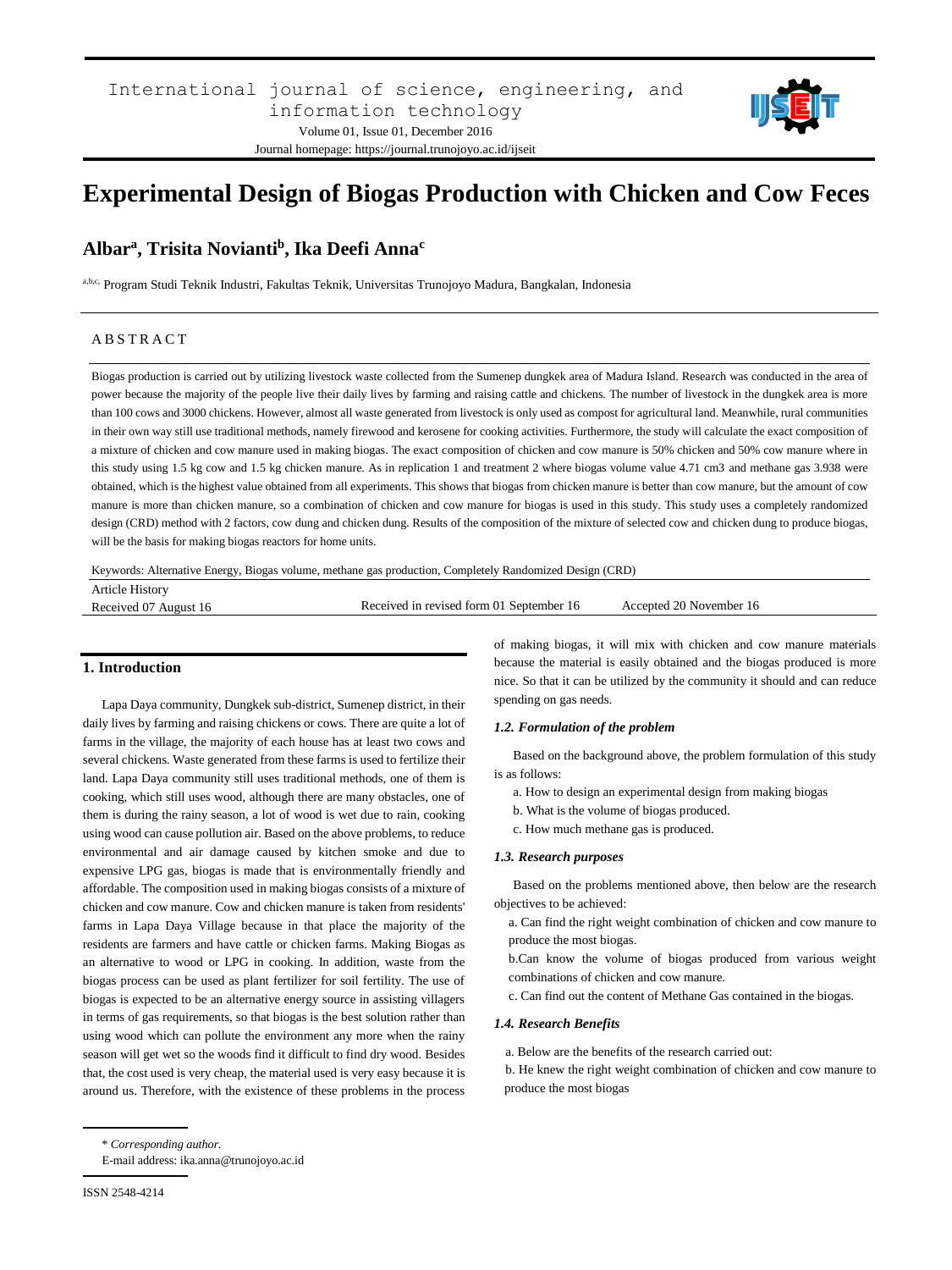c. Knowing the volume of biogas produced from various weight combinations of chicken and cow manure.

d. Knowing the methane gas content contained in the biogas.

### *1.5. Research Limits*

In the research to be carried out there are some research limitations that need attention :

a. This study is limited only to the laboratory scale where in this study using trials in 1 unit of home.

# **2. Literature Review**

#### *2.1. Biogas*

Biogas is a gas mixture produced by methanogenic bacteria that occurs in materials that can decompose naturally in anaerobic conditions Alternative energy such as biogas is very important to be developed, to support energy needs. Biogas is one of the best alternative energies that can be developed.

# *2.2. Complete Random Design (CRD)*

Complete Random Design (CRD) is a design used for homogeneous experimental material. If we want to study t as a fruit of treatment and use r unit experiments for each treatment or use the total rt unit experiments. CRD is seen as more useful in laboratory experiments or in experiments on certain types of experimental material which have relatively homogeneous properties (Gaspersz, 1991).

# *2.3. Experimental Design*

#### *2.3.1. Experimental design*

In this study using two factors in which each factor used each uses three levels of treatment. This factor is the amount / weight of chicken manure and cow manure. While the level used is (0, 1.5 and 3) kg for cow dung factor, the chicken dung factor is (3, 1.5 and 0) kg.

#### *2.4. Planning Analysis*

In conducting data processing which is part of the research design process to achieve the objectives it is necessary to identify the analysis method. There are two reasons for identifying this. First, identification of the dependent variable that determines the research objectives and specifications of how these objectives can be achieved. Second, to ensure that random diversity among the experimental units in the study will be estimated with appropriate accuracy. (Antara, 2012).

#### *2.5. Biogas Volume*

Samples analyzed were biogas volume, methane gas content, and methane production. The volume of biogas formed is measured by observing changes in the volume of water in the burette (assuming: the resulting biogas is the same as the change in gas-driven water in the hose). The volume of the gas is calculated using the formula:

 $V = \pi x r^2 x t$ Information:

 $V =$  cylinder volume of gas

 $\pi = 3.14$ 

 $r2$  = circle radius

 $t =$  cylinder height

 $t =$  cylinder height

Methane gas levels were analyzed by using the Gas method Chromatography. Sample preparation done using syringe 10 ml is injected into the hose out the gas and then immediately put in a 10 ml vacutainer which is already in a vacuum.

Methane production is obtained by means of calculate the amount of gas production that is produced with methane content based on the amount of gas production (z) and levels of methane (y), thus obtained calculation with the formula: Methane Production =

Information:

y: value of methane content

z: the volume of gas produced

# **3. Research Methods**

## *3.1. Type of Research*

The types of research in the experiments are will do is research quantitative using design experiment. This research is used for know the effect of a treatment certain where in this study there are 3 treatment fruit. in the study There are two factors, namely chicken manure and cow dung while for the response namely the volume of gas produced.

#### *3.2. Research Time and Place*

The research will be carried out for 5 that is, in March - July 2018 starting from the beginning of determining the problem until the research report is complete. This research is located in Lapa Village Kec. Dungkek Kab. Sumenep.

#### *3.3. Research Variables*

Below this is a variable used in this study:

# *3.3.1. Variabel Independen*

In this research independent variable used is the weight of chicken droppings  $(x1)$  and weight cow dung  $(x2)$ 

### *3.3.2. Dependent Variables*

In this study the dependent variable is the volume of gas produced (y1). The volume of gas produced from the cylinder biogas will be calculated usingmanometer.

# **4. Results And Discussion**

#### **Table 1. Biogas Volume**

| Replikasi | Perlakuan         |                           |                 |              |
|-----------|-------------------|---------------------------|-----------------|--------------|
|           | $1. (3:0)$ (sapi) | $2. (1.5:1.5)$ (campuran) | 3. (0.3) (Ayam) | <b>TOTAL</b> |
|           | 2.355             | 4.71                      | 3.14            | 10,205       |
|           | 3.925             | 2.355                     | 3.925           | 10.205       |
|           | 2.747             | 3.925                     | 2.355           | 9.027        |
| Total     | 9,027             | 10,99                     | 9,42            |              |